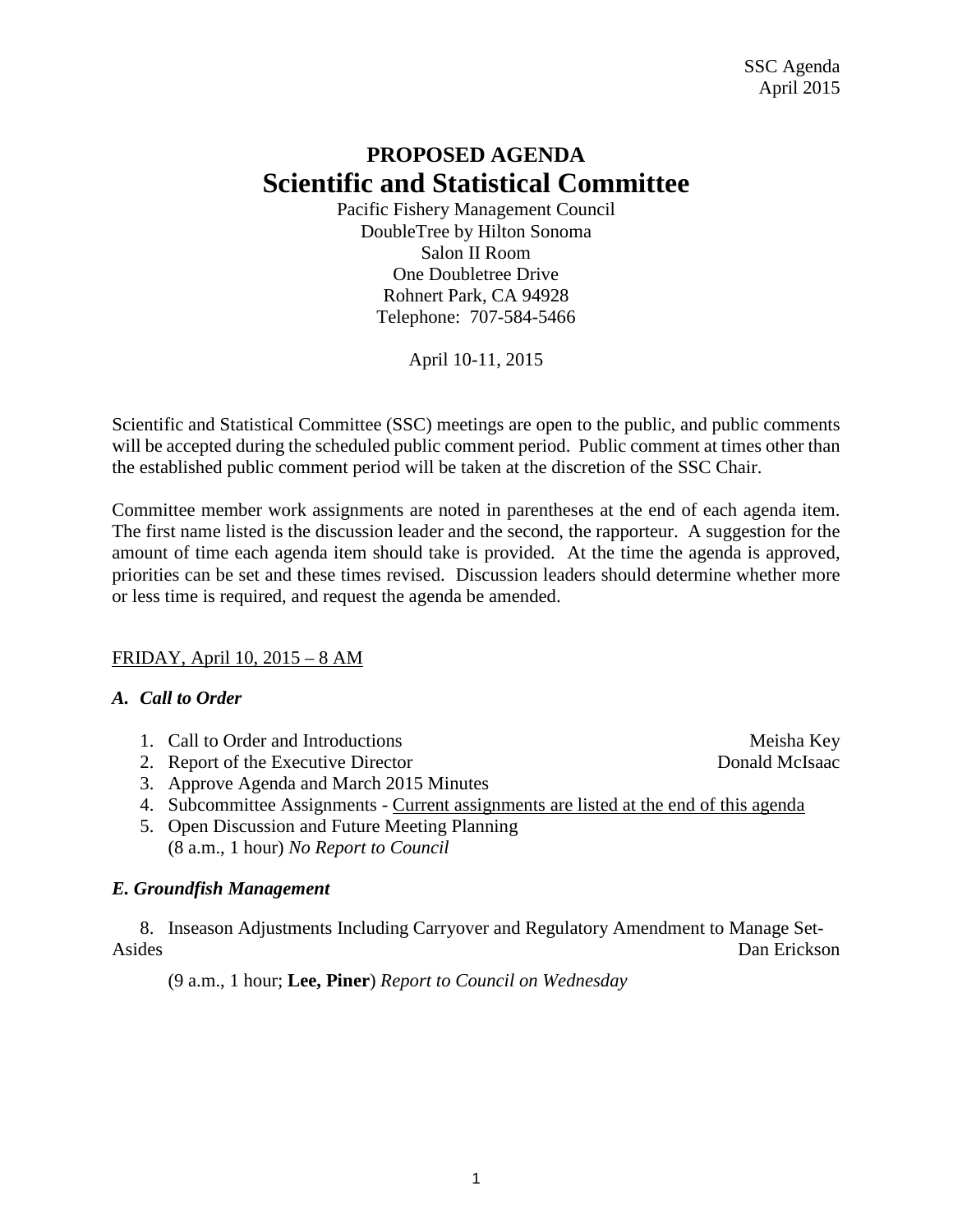#### *G. Coastal Pelagic Species Management*

|                                          | 1. Final Action on Sardine Assessment, Specifications, and<br><b>Management Measures</b>                          | Kevin Hill    |  |  |  |
|------------------------------------------|-------------------------------------------------------------------------------------------------------------------|---------------|--|--|--|
|                                          | (10 a.m., 1 hour; Byrne, Hamel) Report to Council on Sunday                                                       |               |  |  |  |
|                                          | 2. Finalize Methodology Review COP<br>(11 a.m., 1 hour; <b>Huppert, Jagielo</b> ) Report to Council on Sunday     | Kerry Griffin |  |  |  |
| <b>LUNCH</b>                             |                                                                                                                   |               |  |  |  |
| D. Salmon Management                     |                                                                                                                   |               |  |  |  |
| 2.                                       | Methodology Review Preliminary Topic Selection<br>(1 p.m., 1 hour; Lawson, Johnson) Report to Council on Saturday | Mike Burner   |  |  |  |
|                                          | E. Groundfish Management, continued                                                                               |               |  |  |  |
| 4.                                       | <b>Finalize Methodology Review COP</b><br>(2 p.m., 1 hour; Sampson, Tsou) Report to Council on Monday             | John DeVore   |  |  |  |
| A. SSC Administrative Matters, Continued |                                                                                                                   |               |  |  |  |
| 6.                                       | Overview of the Ocean Modeling Forum<br>(3 p.m., 1 hour)                                                          | André Punt    |  |  |  |

## PUBLIC COMMENT PERIOD

4 p.m. (or immediately following Agenda Item A.6)

Public comments, including comments on issues not on the agenda, are accepted at this time.

### *A. SSC Administrative Matters, Continued*

7. Review Statements (Following public comment period)

## SATURDAY, APRIL 11, 2015 – 8 AM

### *A. SSC Administrative Matters, continued*

- 8. Review Statements (8 a.m., 1 hour)
- 9. Review the Management Strategy Evaluation of Rebuilding Revision Rules **Chantel Wetzel** (9 a.m., 3 hours; **Field, Dorn**) *Report to Council in June*